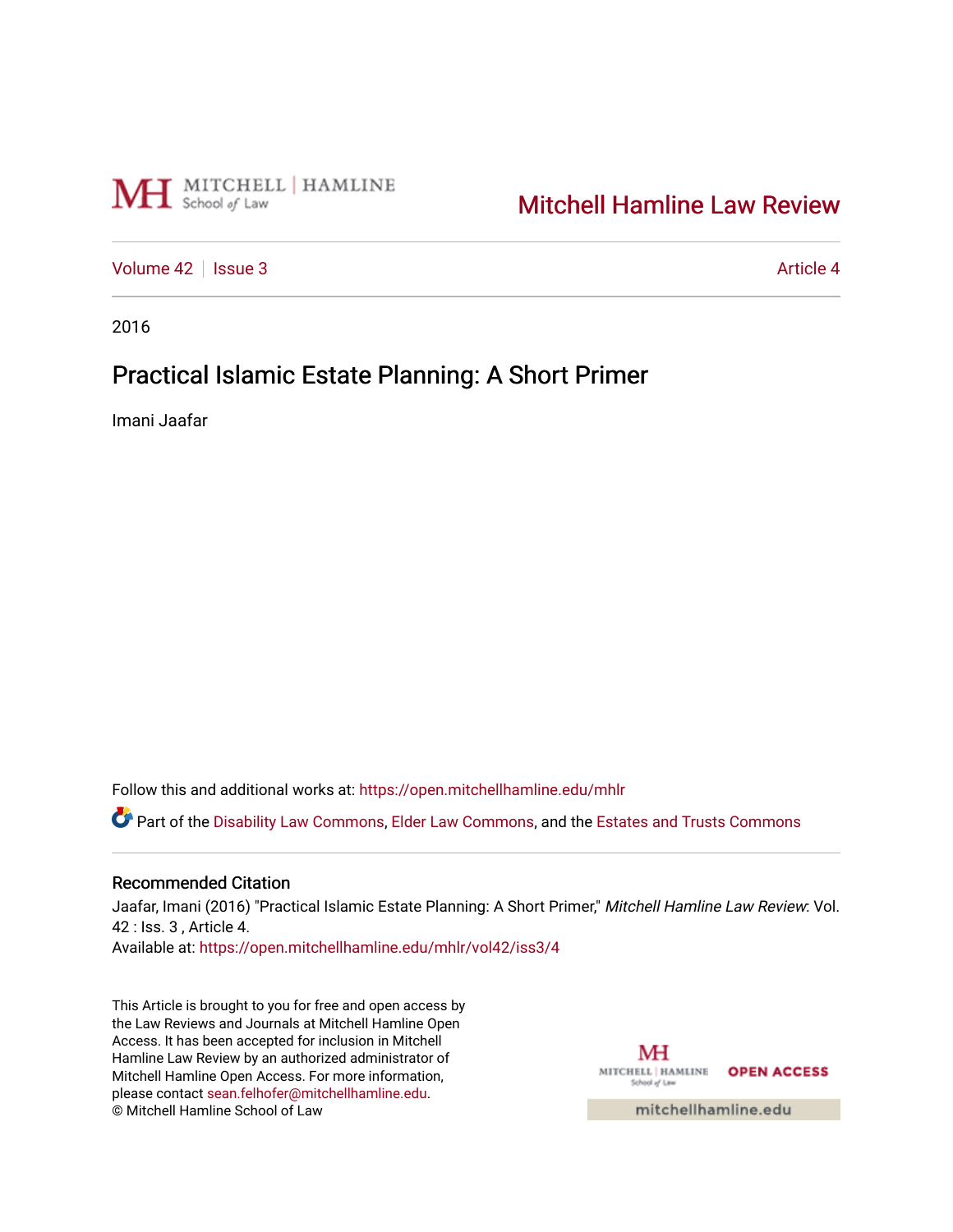## **PRACTICAL ISLAMIC ESTATE PLANNING: A SHORT PRIMER**

## Imani Jaafar†

| PROBATE AND LOOMING SHARIA LAW BANS 936 |
|-----------------------------------------|
|                                         |
|                                         |

 <sup>†</sup> Ms. Imani Jaafar is currently the Director for the Office of Police Conduct Review (OCPR) for the City of Minneapolis. OPCR promotes adherence to the highest standard of police conduct and fosters mutual respect between the Minneapolis Police Department and the community it serves by fairly, objectively, and neutrally investigating complaints that allege misconduct by its police officers. Imani formerly practiced in the area of estate planning, including a specialty practice in Islamic estate planning, for several years. Imani also provided services as an expert consultant and/or witness on cases involving Islamic issues. In addition to her work as Director of OPCR, Imani is an adjunct professor at Mitchell Hamline School of Law, where she most recently taught a course in comparative Islamic law. Imani has been named a Minnesota Super Lawyers Rising Star (2013), an Up and Coming Attorney by Minnesota Lawyer (2009), and received the Judge Varco Pro Bono Services Award 2013 (awarded by the 10th District Bench).

Imani also speaks nationwide on issues related to American Muslims, having been featured on National Public Radio, Minnesota Public Radio, and WCCO Radio. *Minnesota Law and Politics* magazine and the book, *A Peace of My Mind* by John Noltner, also featured Imani's work. Several venues have invited Imani to speak including the Minnesota Department of Human Rights, Advocates for Human Rights, and colleges and universities across the country. Imani teaches several Continuing Legal Education courses for a variety of organizations on Islamic issues throughout the Twin Cities.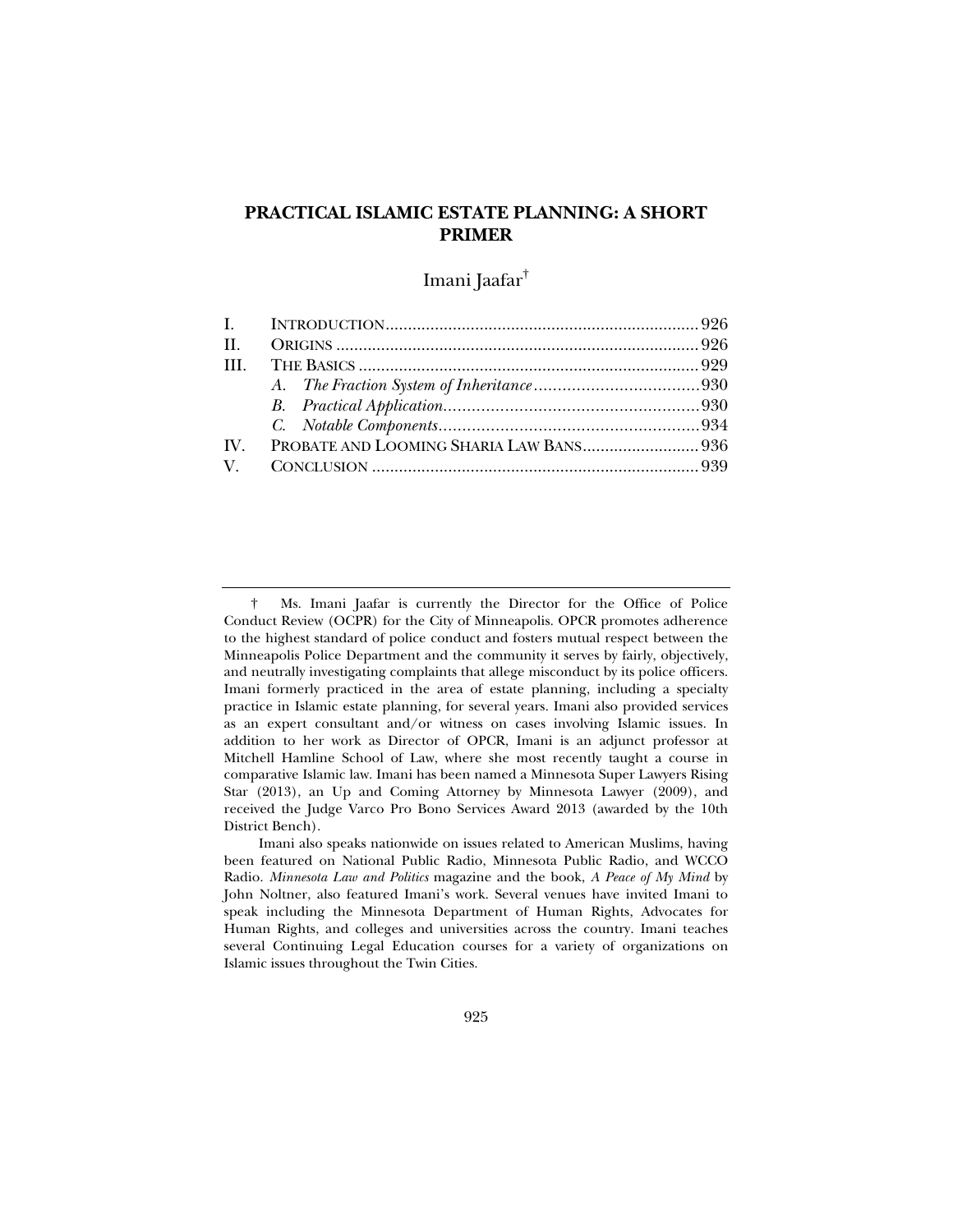#### I. INTRODUCTION

Islamic estate planning can be challenging for both lawyers and their clients. To attorneys unfamiliar with Islamic estate distribution, the fraction system for dividing an estate can be daunting. The problem can be compounded if Muslim clients do not fully understand the system that applies to their estate documents. Nonetheless, the Qur'an requires Muslims to have a will.<sup>1</sup> The Qur'an, the holy book of Muslims, mandates of believers "when death approaches any of you and he is leaving behind much wealth, to make bequests in [favor] of his parents and [others] near of kin in accordance with what is fair."<sup>2</sup> The Prophet Muhammad, the most revered and final prophet in Islam, is reported to have said, "It is the duty of a Muslim who has something which is to be given as a bequest not to have it for two nights without having his will written down regarding it."<sup>3</sup> This article focuses on Islamic wills and provides an overview of the origins of Islamic estate planning, an explanation of the predetermined inheritor system, and a discussion of common issues practitioners will face when assisting Muslim-American clients in drafting Islamic estate documents.<sup>4</sup>

#### II. ORIGINS

Islamic estate planning stems from the Qur'an, which is the holy book of Muslims,<sup>5</sup> and its interpretations in the hadith.<sup>6</sup> The

 <sup>1.</sup> Qur'an, *sura al-Baqarah* 2:180, *in* THE MESSAGE OF THE QUR'AN 48 (Muhammad Asad trans., Book Foundation, 2012) [hereinafter Qur'an].

 <sup>2.</sup> *Id. sura al-Baqarah*, 2:180 (second alteration in original).

 <sup>3.</sup> IBN UMAR, SAHIH MUSLIM bk. XIII, at hadith 3987, http:// hadithcollection.com/sahihmuslim/141-Sahih%20Muslim%20Book%2013. %20Bequests/12217-sahih-muslim-book-013-hadith-number-3987.html.

 <sup>4.</sup> This author choose to focus on Islamic wills because they are by far Muslim clients' most requested estate documents. Islam contains the concept of a trust, or *waqf*, but most Muslims with whom this author has worked are not interested in trusts and focus their efforts on executing a will that is compliant with Islamic legal concepts. *See Introduction*, TNWAKFBOARD.ORG, http:// www.tnwakfboard.org/introduction.htm (last visited May 6, 2016).

 <sup>5.</sup> Omar T. Mohammedi, *Sharia-Compliant Wills: Principles, Recognition, and Enforcement*, 57 N.Y.L. SCH. L. REV. 259, 260–61 (2013).

 <sup>6.</sup> A group of secondary sources to complement the Qur'an are the hadith. Hadith are sayings of the Prophet Muhammad, the most important prophet in Islam, and were memorized and recorded by several figures. Some of these figures provide more accurate and trusted narrations than others.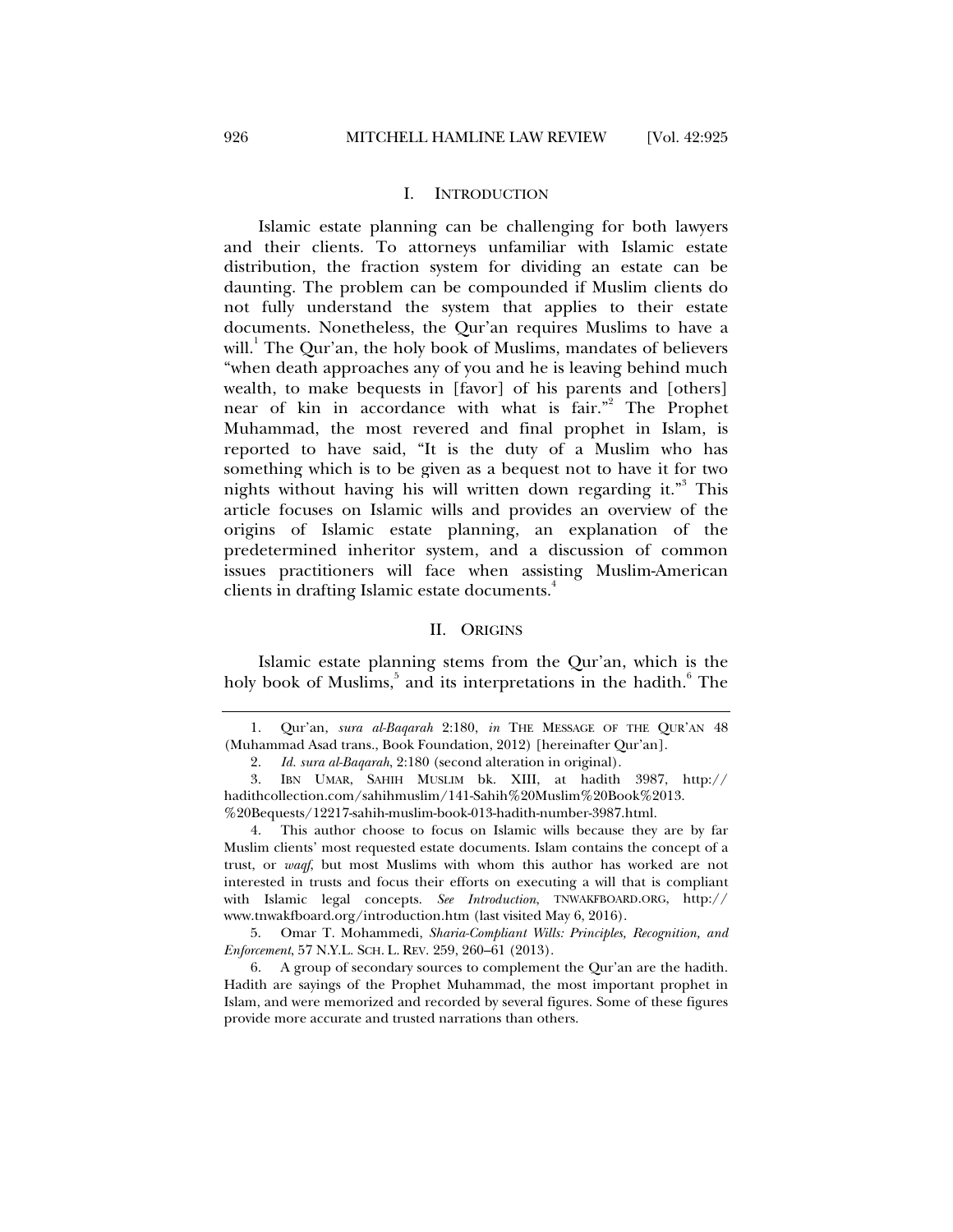Qur'an is a 1400-year-old religious text that has been interpreted over time to be applied to the modern age.<sup>7</sup> Before the advent of

"[A]nd they who are [thus] closely related have the highest claim on one another in [accordance with] God's decree." *Id. sura al-Anfal* 8:75 (second and third alterations in original) (footnote omitted).

C[oncerning the inheritance of] your children, God enjoins this upon you: The male shall have the equal of two females' share; but if there are more than two females, they shall have two-thirds of what [their parents] leave behind; and if there is only one, she shall have one-half thereof. And as for the parents [of the deceased], each of them shall have one-sixth of what he leaves behind, in the event of his having [left] a child; but if he has left no child and his parents are his [only] heirs, then his mother shall have one-third; and if he has brothers and sisters, then his mother shall have one-sixth after [the deduction of] any bequest he may have made, or any debt [he may have incurred]. As for your parents and your children—you know not which of them is more deserving of benefit from you; [therefore this] ordinance from God. Verily, God is all-knowing, wise.

- *Id. sura an-Nisa* 4:11 (all alterations after first in original) (footnote omitted). And you shall inherit one-half of what your wives leave behind, provided that they left no child; but if they have left a child, then you shall have one-quarter of what they leave behind, after [the deduction of] any bequest they may have made, or any debt [they may have incurred]. And your widows shall have one-quarter of what you leave behind, provided you have left no child; but if you have left a child, then they shall have one-eighth of what you leave behind, after [the deduction of] any bequest you may have made, or any debt [you may have incurred]. And if a man or a woman has no heir in the direct line, but has a brother or a sister, then each of those two shall inherit onesixth; but if there are more than two, then they shall share in one-third [of the inheritance], after [the deduction of] any bequest that may have been made, or any debt [that may have been incurred], neither of which having been intended to harm [the heirs]. [This is] an injunction from God; and God is all-knowing, forbearing.
- *Id. sura an-Nisa* 4:12 (alterations in original) (footnotes omitted).

T[hey will ask] thee to enlighten them. Say: "God enlightens you [thus] about the laws concerning [inheritance from] those who leave no heir in the direct line: If a man dies childless and has a sister, she shall inherit one-half of what he has left, just as he shall inherit from her if she dies childless. But if there are two sisters, both [together] shall have two-thirds of what he has left; and if there are brothers and sisters, then the male shall have the equal of two females' share." God

 <sup>7.</sup> The following verses from the Qur'an explain the concept of wills in Islam: "M[en shall] have a share in what parents and kinfolk leave behind, and women shall have a share in what parents and kinfolk leave behind, whether it be little or much—a share ordained [by God]." Qur'an, *sura an-Nisa* 4:7 (second alteration in original).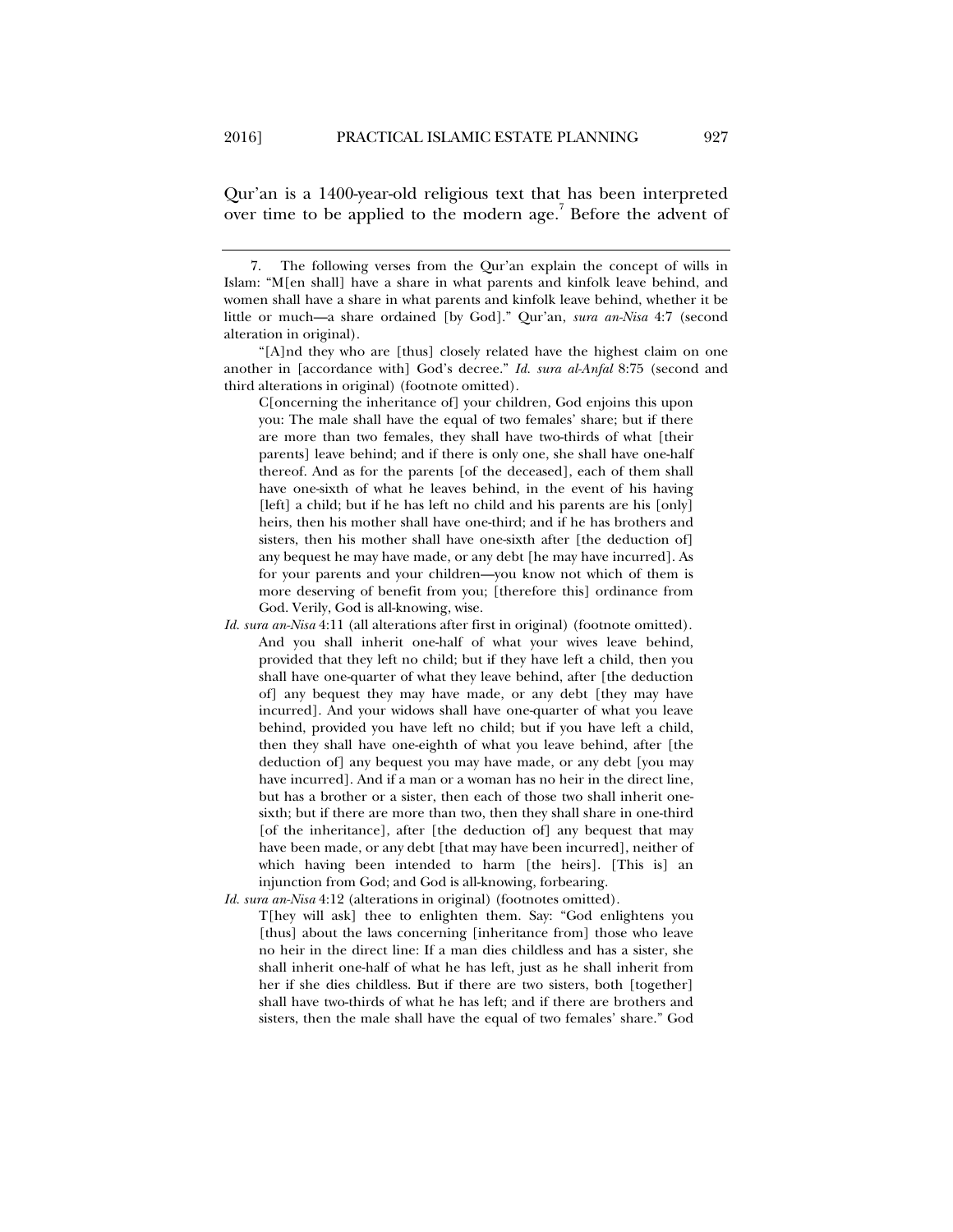Islam, women generally could not inherit at all, even from their spouses, and sometimes these women were considered to be part of a man's estate.<sup>8</sup> Typically, only blood relatives and adopted sons were permitted to inherit.<sup>9</sup> In a limited exception to this rule, two unrelated men could bequest inheritance to each other via a "contract of alliance."<sup>10</sup> Islam changed these concepts dramatically and introduced the idea that property ultimately belonged to God, and that people only possessed a certain level of control of the property at the time of their deaths.<sup>11</sup>

These Qur'anic verses shape the fraction system for inheritance division that is the hallmark of Islamic estate planning.<sup>12</sup> The concept of divine ownership of land is the origin of the preset fraction system.13 The Qur'anic verses were interpreted and reinterpreted to create a slate of inheritors.<sup>14</sup> The most commonly referenced inheritors are spouses, children, parents, siblings, grandparents, grandchildren, half-siblings, cousins, uncles, and aunts.<sup>15</sup> Below is a visual depiction of the inheritance system<sup>16</sup>:

8. ANN BLACK ET AL., MODERN PERSPECTIVES ON ISLAMIC LAW 200 (2013).

makes [all this] clear unto you, lest you go astray; and God knows everything.

*Id. sura an-Nisa* 4:176 (all alterations after first in original) (footnotes omitted).

Narrators thought to be trusted reported the following hadith: "One-half is for [the] daughter, and one-sixth for the son's daughter, i.e.[,] both shares make two-thirds of the total property; and the rest is for the sister." HUZAIL BIN SHIRAHBIL, SAHIH AL-BUKHARI bk. LXXX, at hadith 728, http://sunnah.com /bukhari/85.

<sup>&</sup>quot;Give the shares to those who are entitled to them, and what is left from those who are entitled to it goes to the nearest male heir." IBN UMAR, SAHIH MUSLIM bk. XI, at hadith 3930, http://hadithcollection.com /sahihmuslim/139- Sahih%20Muslim%20Book%2011.%20The%20Rules%20Of%20Inheritence /11999-sahih-muslim-book-011-hadith-number-3930.html.

 <sup>9.</sup> *Id.*

 <sup>10.</sup> *Id.*

 <sup>11.</sup> *Id.* at 198–99.

<sup>12</sup>*. See id.* at 201.

 <sup>13.</sup> *See id.* at 199.

 <sup>14.</sup> *See supra* note 7.

 <sup>15.</sup> *See supra* note 7.

 <sup>16.</sup> ISLAMIC INHERITANCE CALCULATOR, http://inheritance.ilmsummit.org /projects/inheritance/chart.aspx (last visited May 7, 2016).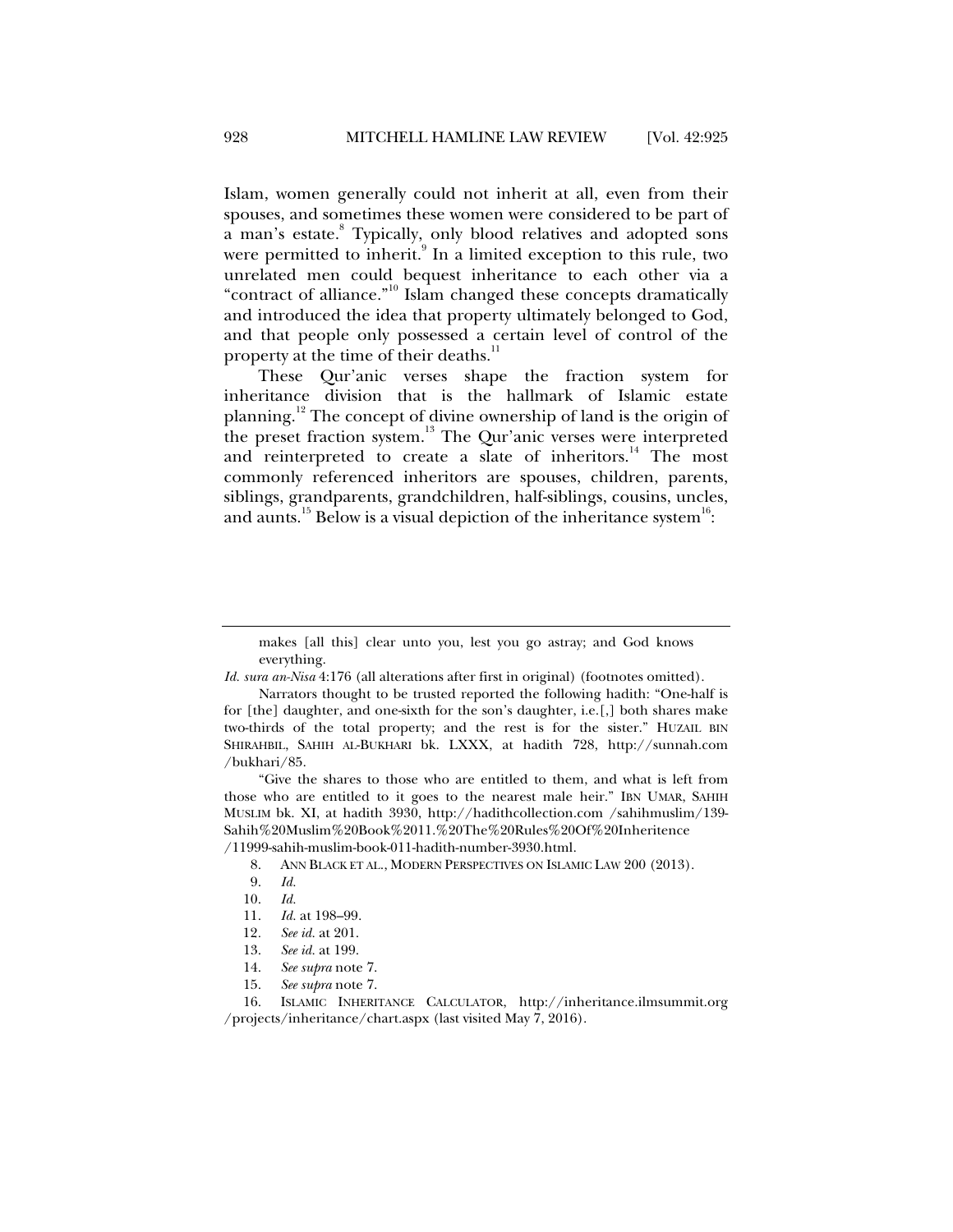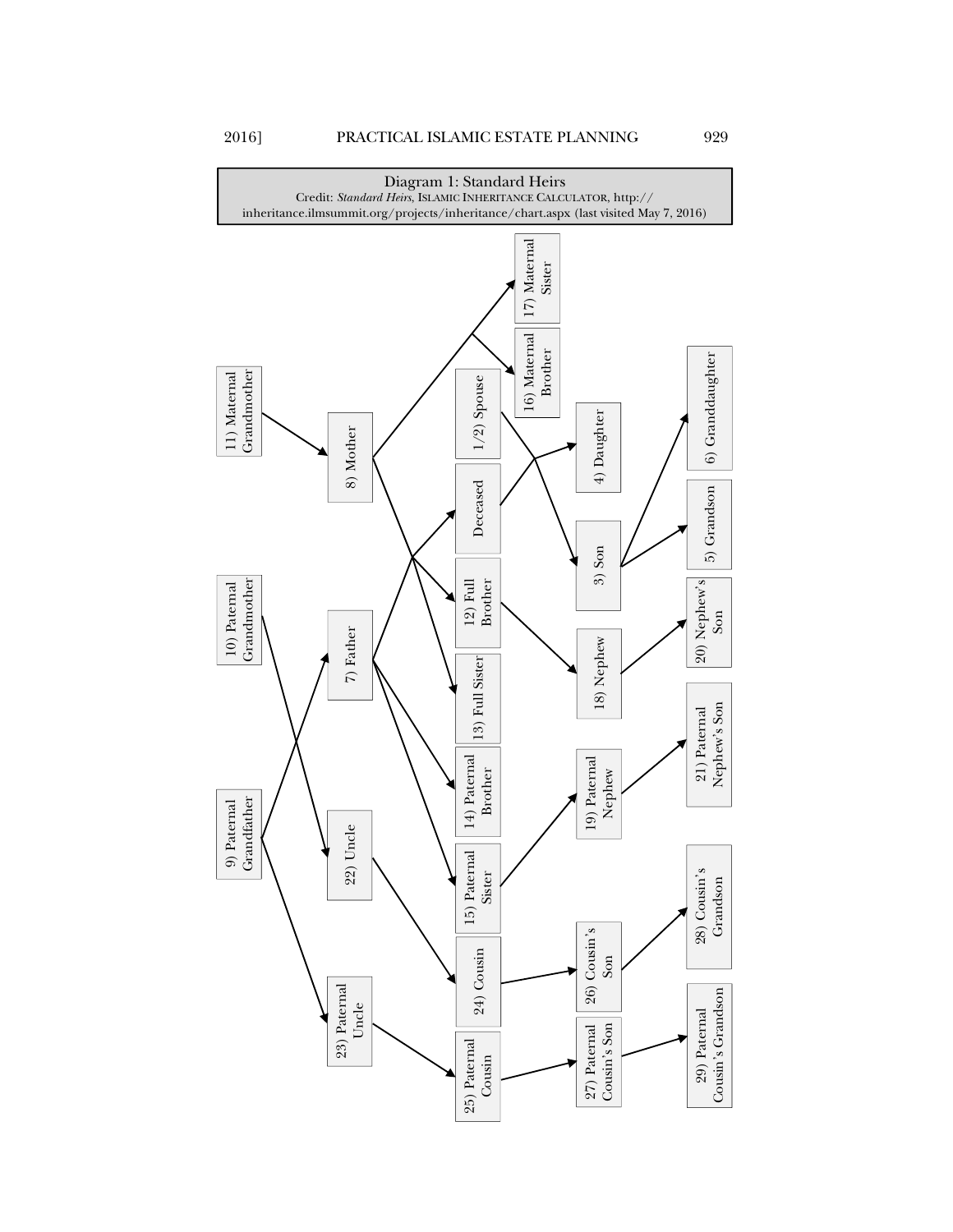#### III. THE BASICS

#### *A. The Fraction System of Inheritance*

The diagram above lays the foundation for different fraction scenarios depending on the family structure of the decedent. The foundation for the fraction system is laid out in the Qur'an, chapter *sura al-Nisa*, which means "the women."<sup>17</sup> Here are some common distributions: (1) a husband whose wife dies without children as a result of the marriage will inherit one-half of the estate; $\frac{18}{3}$  (2) a husband whose wife dies with biological children as a result of the marriage will inherit one-fourth of the estate; $19$  (3) a wife whose husband dies without children as a result of the marriage will inherit one-fourth of the estate; $20$  and (4) a wife whose husband dies with biological children as a result of the marriage will inherit one-eighth of the estate.<sup>21</sup>

Further, if a deceased parent leaves behind biological male and female children, the male children will inherit twice as much as female children, so in the case of one daughter and one son, the daughter inherits one-third and the son inherits two-thirds.<sup>22</sup> The possibilities for division seem endless: a spouse could inherit onehalf, one-fourth, or one-eighth; a parent could inherit one-third or one-sixth; and a child could inherit one-third or two-thirds, all dependent upon the situation and composition of the family.<sup>23</sup>

#### *B. Practical Application*

As evidenced in the diagram above, $24$  the Islamic inheritance system is not simply a system of division into equal parts. As a result,

 <sup>17.</sup> *See supra* note 6 (detailing the fraction system established in the *sura an-Nisa*).

 <sup>18.</sup> AHMAD IBN NAQIB AL-MISRI, RELIANCE OF THE TRAVELLER: A CLASSIC MANUAL OF ISLAMIC SACRED LAW 477 (Nuh Ha Mim Keller ed. & trans., Amana Publications rev. ed. 1997).

 <sup>19.</sup> *Id.*

 <sup>20.</sup> *Id.* at 478.

 <sup>21.</sup> *Id.* Note that this instruction does not include adopted children, who are not considered inheritors and have to be specifically included in the discretionary one-third in order to inherit from adoptive parents.

<sup>22</sup>*. Id.* at 480.

 <sup>23.</sup> *Id.* at 477–83. For more information on this topic, see Solomon Gandz, *The Algebra of Inheritance: A Rehabilitation of Al-Khuwarizmi*, 5 OSIRIS 319 (1938).

 <sup>24.</sup> *See supra* Part II.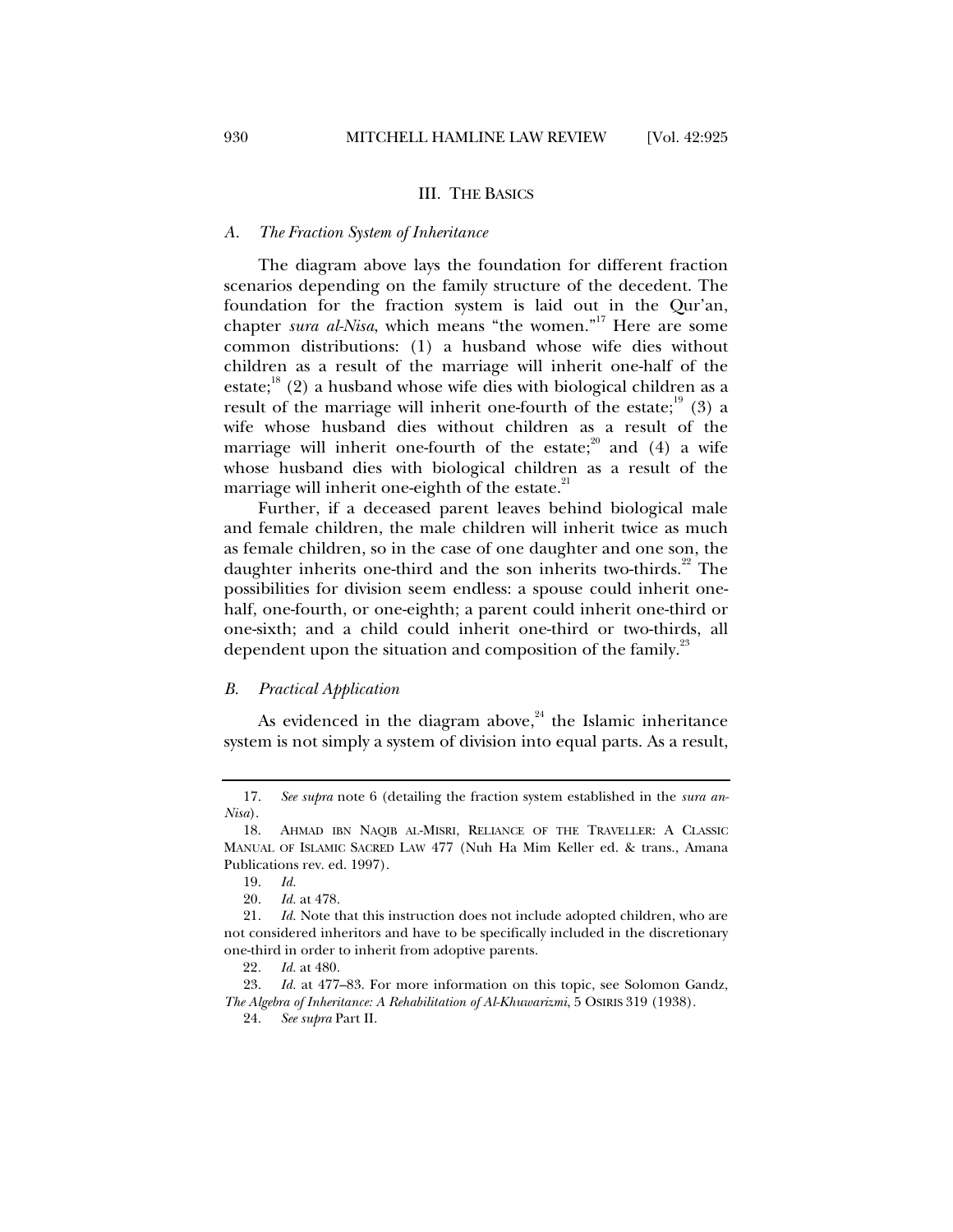many Muslim clients who want to use this system come into a lawyer's office without really understanding what they are seeking. When trying to detail the fraction process for practitioners who are unfamiliar, the client is often unable to articulate how the fractions are supposed to apply. This leaves lawyers in the difficult position of trying to decipher the distribution system and how it applies specifically to their clients. $^{25}$ 

The division process above is impacted by a few notable factors. Before an estate is divided according to this diagram, there are some mandatory disbursements.<sup>26</sup> First, any debts owed by the deceased need to be paid. $27$  Debts can include money owed, burial expenses, money remaining to be paid to a spouse via a marriage contract,<sup>28</sup> and even travel expenses for the hajj.<sup>29</sup> Second, the deceased is permitted to gift one-third of his or her estate in any way he or she sees  $fit.^{30}$ . This share can include charitable contributions or a gift to someone dear to the decedent but who is not included in the preset slate of inheritors.<sup>31</sup> However, this disbursement is conditioned on which Islamic school of thought the decedent identified with.<sup>32</sup>

It is widely known that there are two major sects in Islam: Sunni and Shia. The basic distinction between the two sects is rooted in the succession of the caliphate after Prophet

 29. A person who has not completed the hajj can designate part of his estate for someone who has already attended the hajj in order to attend on behalf of the decedent. For information about the hajj, see Matthew Long, *Practices*, *in* ISLAMIC BELIEFS, PRACTICES, AND CULTURES 86 (2010).

30. *See* AL-MISRI, *supra* note 18, at 473.

 31. MAJID KHADDURI & HERBERT J. LIEBESNY, ORIGIN AND DEVELOPMENT OF ISLAMIC LAW 162 (2010); *Estate Planning for Muslims*, MONEY COMPASS, http:// moneycompass.com.my/en/estate-planning-for-muslim/ (last visited Apr. 21, 2016).

32. KHADDURI & LIEBESNY, *supra* note 31, at 164.

 <sup>25.</sup> *See, e.g.*, *Shahzad Q. Qadri*, *Shariah and Estate Planning*, 7 GP|SOLO 24, 2427 (2008).

 <sup>26.</sup> AL-MISRI, *supra* note 18, at 473.

 <sup>27.</sup> *Id.*

 <sup>28.</sup> Marriage contracts, or *kitab*, are documents executed when a couple marries. Similar to an antenuptial agreement, these documents typically include a *mahr*, or dowry, that is awarded to the wife either upon marriage, death, or divorce. *See generally* Imani Jaafar-Mohammad & Charlie Lehmann, *Women's Rights in Islam Regarding Marriage and Divorce*, 4 WM. MITCHELL J.L. & PRAC. 3 (2011), http://wmlawandpractice.com/2011/04/11/women%E2%80%99s-rights-in-islam -regarding-marriage-and-divorce.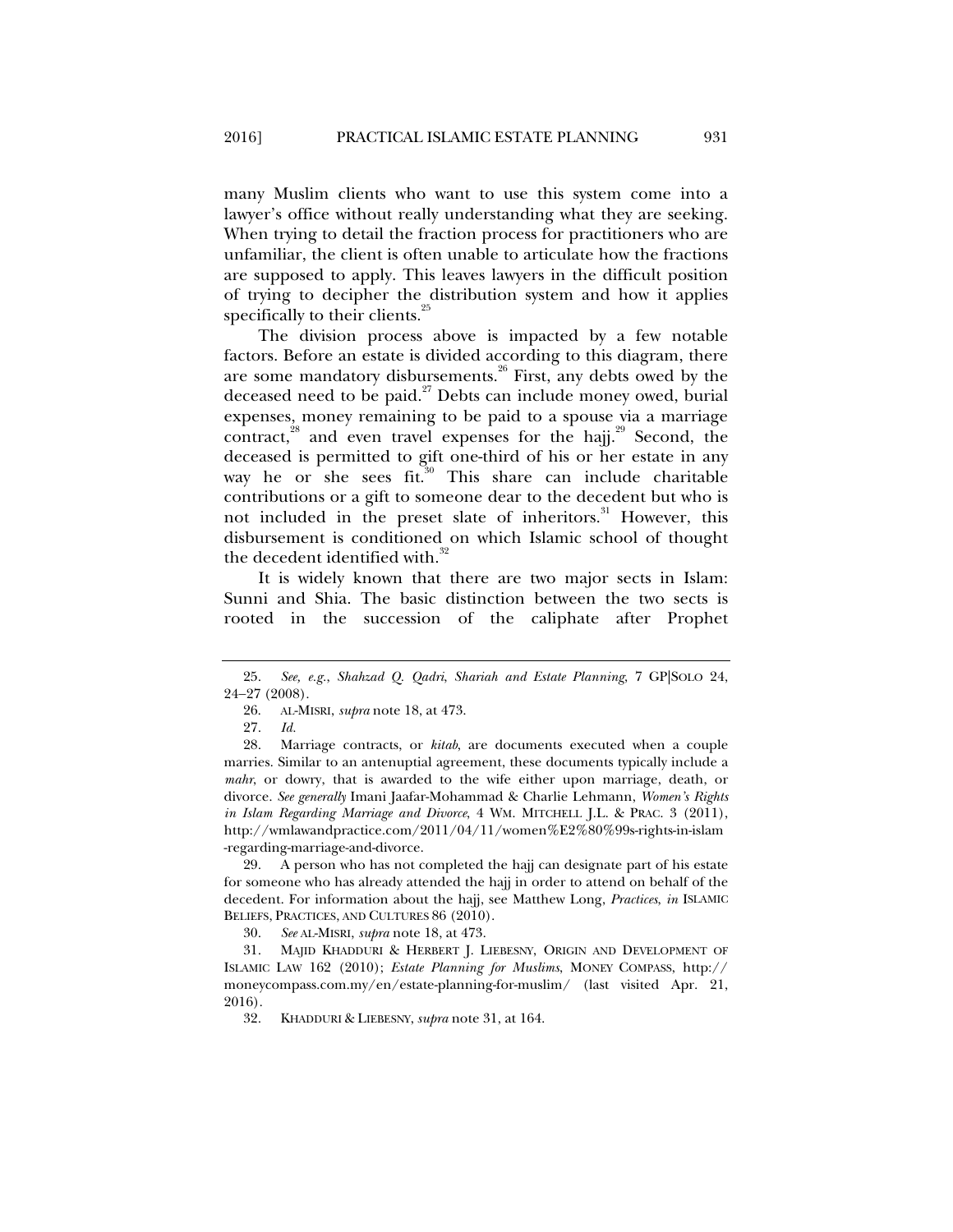Muhammad's death. Shia Muslims believe that succession should be by blood. Meanwhile, Sunni Muslims believe in succession by consensus.<sup>33</sup> Beyond these two general categories, there are four major Sunni schools of thought for interpretation purposes: Hanafi, Shafi'i, Maliki, and Hanbali.<sup>34</sup> Each school of thought is named after a prominent Islamic scholar who interpreted the Qur'an and hadith in a way that was respected and implemented throughout history.35 Each school of thought presents a unique interpretation on certain Islamic issues.<sup>36</sup> For example, the Maliki school of thought prohibits the one-third gift mentioned above from being distributed to anyone who is an automatic inheritor.<sup>37</sup> The other schools of thought permit the one-third portion to be

2. The Shafi'i school of thought: The founder is Abu Abdullah Muhammad Ibn Idris al-Shafi'i known as Imam Al-Shafi'i (AD 767–820). Imam al-Shafi'i is also known as the "First Among Equals" for his exhaustive knowledge and systematic methodology to religious science. Adherents of this sect are mainly from the Middle East.

*Id.*

 <sup>33.</sup> John Harney, *How Do Sunni and Shia Islam Differ?*, N.Y. TIMES (Jan. 3, 2016), http://www.nytimes.com/2016/01/04/world/middleeast/q-and-a-how-do -sunni-and-shia-islam-differ.html?\_r=0 (last visited Mar. 25, 2016).

 <sup>34.</sup> *What Are the Major Similarities and Differences in the Different Sects of Islam?*, INTERFAITH LEADERSHIP COUNCIL METRO. DETROIT (June 10, 2013), http://detroitinterfaithcouncil.com/2013/06/10/what-are-the-major-similarities -and-differences-in-the-different-sects-of-islam/. The source provides the following information about the different sects:

<sup>1.</sup> The Hanafi school of thought: The founder is the Persian scholar Imam Abu Hanifah al-Nu'man ibn Thabit (AD 699–767). His school of thought is practiced widely in Southeast Asia, Central Asia, the Caucasus, the Balkans and Turkey. The majority of Sunni Muslims practice the Hanfi jurisprudence.

<sup>3.</sup> The Maliki school of thought: The founder is Malik Bin Anas (AD 711–95). Its adherents are mostly from North Africa, United Arab Emirates, and parts of Saudi Arabia.

<sup>4.</sup> The Hanbali school of thought: The founder is Imam Ahmad Ibn Hanbal (AD 780–855). The Hanbali jurisprudence is considered very strict and conservative. The Hanbali school of jurisprudence is practiced mainly in Saudi Arabia and Qatar, as well as in parts of Syria and Iraq.

<sup>35</sup>*. See* THE OXFORD HISTORY OF ISLAM 112–14 (1999); *supra* note 6 (explaining the hadith).

 <sup>36.</sup> *See* THE OXFORD HISTORY OF ISLAM, *supra* note 35, at 112–14 (comparing and contrasting the differences between the four schools of thought).

 <sup>37.</sup> Sunni Path Academy, Virtual Course on Islamic Estate Planning, Lectures (2009).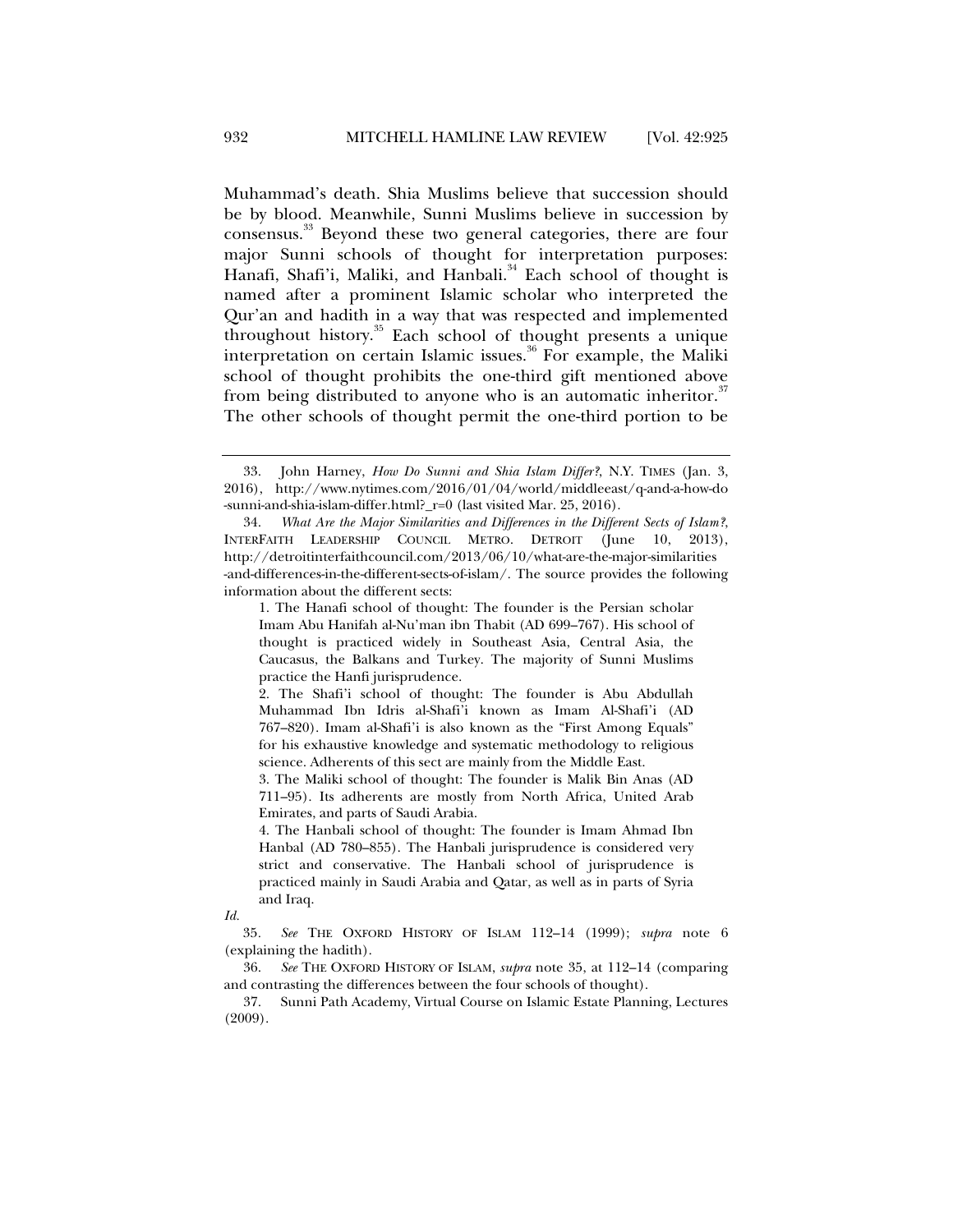gifted to any person, even if he or she is already an inheritor.<sup>38</sup> Shia Muslims<sup>39</sup>—comprising the other major sect in Islam—use another interpretation that does not distinguish between relatives from a husband's or wife's side of the family in the case of spouses. $40$ 

The most apparent problem with the implementation of this system is the unequal treatment of men and women. In the Qur'anic verses mentioned above, men are provided twice the inheritance of women.<sup>41</sup> This system assumes that men are financially responsible for women in their roles as daughters, wives, or mothers.42 This religious assumption was more applicable during the period of early Islam—roughly 1400 years ago—but now causes issues when implemented in modern society where women may be primary earners in their households, financially responsible for their dependents, and not dependent on the financial support of the men in their lives.<sup>43</sup> Many clients struggle with this assumption, and it becomes a primary concern for parents planning their estates who are faced with treating a son and daughter unequally. Some clients opt for wills that lay out the requirements for a traditional Islamic burial and use language that identifies them as Muslim but specifically opt out of the Islamic distribution system. As a result, "hybrid wills" may be developed that incorporate traditional elements of a Minnesota will along with language that allows for Islamic burial and other cultural traditions of the decedent.<sup>44</sup> In using this type of structure, it is imperative to explain to clients that the document is no longer an Islamic will when the fraction distribution system is removed. Clients are sometimes surprised that their wills are not considered "Islamic" when they

 <sup>38.</sup> *Id.* 

 <sup>39.</sup> This author has assisted only clients practicing as Sunni Muslims and have limited knowledge of the practical application of the Shia interpretation of the Islamic division system.

 <sup>40.</sup> BLACK ET AL., *supra* note 8, at 202.

 <sup>41.</sup> *See supra* text accompanying notes 7.

 <sup>42.</sup> *See* AL-MISRI, *supra* note 18, at 480 (illustrating the inheritance of women in consideration of their relationship to the deceased).

 <sup>43.</sup> *See* Reem, *Important Figures: Khadijah bint Khuwaylid*, INSIDE ISLAM (Jan. 18, 2012), http://insideislam.wisc.edu/2012/01/important-figures-khadijah-bint -khuwaylid/. The Prophet Muhammad's first wife, Khadija, was his employer and the primary earner in their relationship, showing that religious assumptions that the male is the main earner did not apply even in their relationship, which was among the first in Islam. *Id.*

 <sup>44.</sup> This author successfully incorporated hybrid wills into her practice.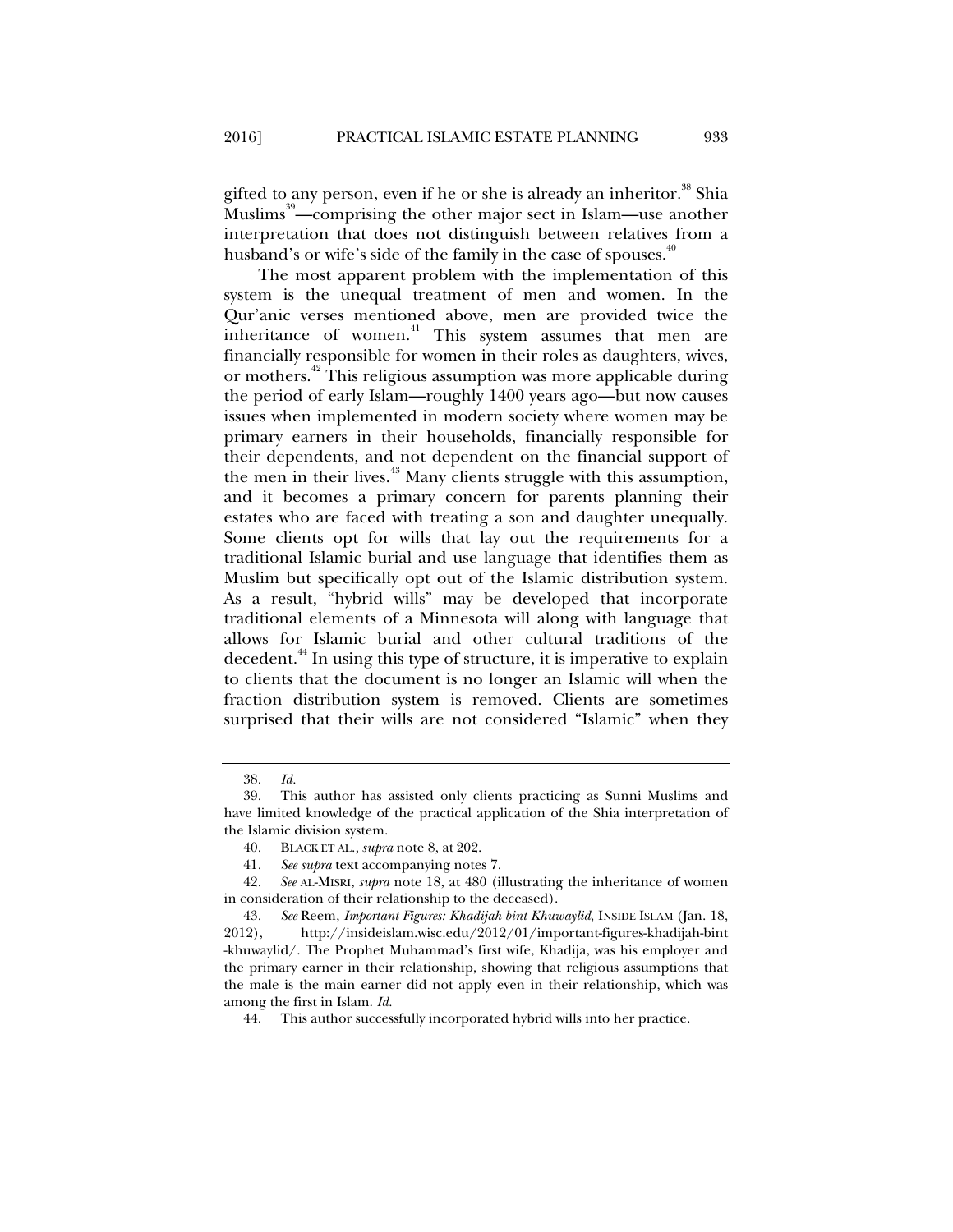remove the fraction system and then struggle with the decision. However, because the fraction system is such a hallmark of Islamic estate planning, many clients are aware and then grapple with reconciling their religious beliefs with personal feelings about gender equality.

Some Muslim clients will want a traditional Islamic will with the distribution system intact. For clients who are not comfortable with the hybrid model and want to retain the fraction system, practitioners may also use the one-third gift portion mentioned above to provide female relatives with a larger share if the decedent does not belong to the Maliki school of thought.<sup>45</sup> This practice can equalize the fractions for children or family members of different genders if calculated correctly.

Another challenge is how to lay out the fractions when a changing family structure can greatly impact how a decedent's estate will look. For example, the death of a parent would change the fraction system and the client would need an update immediately.46 Some practitioners will provide a table in an addendum that lays out possible outcomes. $47$  Other practitioners will write out the exact fractions that are applicable when the client executes his or her will but then have the client execute codicils, or amendments, as the family structure changes. Some practitioners will do a combination of the two methods. Whatever method is used, it is important to explain to clients that Islamic wills do need to be updated if the family structure changes in any way that impacts the distribution system.

#### *C. Notable Components*

Muslim clients also have unique requests for burials that should be addressed in their wills as well as health care directive documents. Muslims believe that, after death, a body should be buried as soon as possible.<sup>48</sup> Many Muslim families try to bury the

 <sup>45.</sup> *See supra* notes 30–37 and accompanying text.

 <sup>46.</sup> *See* AL-MISRI, *supra* note 18, at 481–90.

See id.

 <sup>48.</sup> Rema Rahman, *Who, What, Why: What Are the Burial Customs in Islam?*, BBC NEWS (Oct. 25, 2011), http://www.bbc.com/news/magazine-15444275 ("A person must be buried as soon as possible after death, says Imam Dr [sic] Abduljalil Sajid, chairman for the Muslim Council for Religious and Racial Harmony in the UK. This is usually no more than 24 hours later.").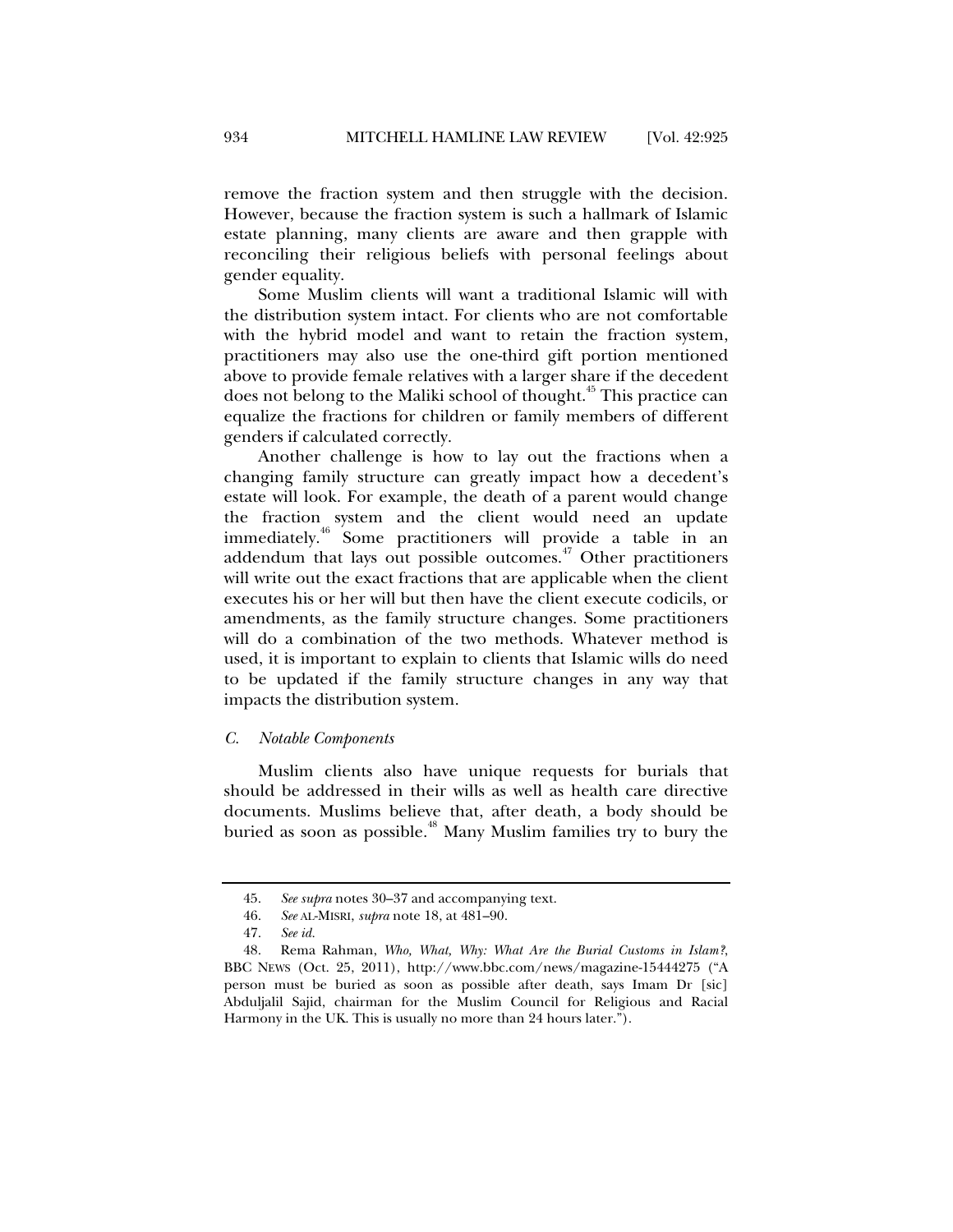deceased within twenty-four hours of death.<sup>49</sup> Upon death, the body is washed in a ritual manner and wrapped in a white shroud.<sup>30</sup> The body is placed in a pine box and is buried according to a specific set of instructions that include what can be used as a grave marker.<sup>51</sup> There are Muslim graveyards in Minnesota, as well as funeral homes, that are familiar with these customs.<sup>52</sup> Articulating these specific needs in the client's will can make the process much easier after the client's death.

Muslim clients may also appreciate some kind of statement or preamble that identifies the decedent as Muslim and explains their choice of distribution for their estate. This section can discuss the basic beliefs of Muslims about estate division and any other wishes they have upon their death. For example, it is common for women who are widowed to wait for four months and ten days to remarry to make sure they are not pregnant so the proper father can be attributed to the child.<sup>53</sup> This concept is called *iddah*, or the waiting period, and can be included in the preamble.<sup>54</sup>

There are also some events that disqualify inheritors that should be listed in the will as well. In Islam, a person who commits homicide cannot inherit from the decedent that he or she killed.<sup>5</sup> Second, slaves were not permitted to inherit from their masters.<sup>56</sup> Slavery was permitted in Islam and included mechanisms to encourage freeing slaves or, in the alternative, treating them in a humane manner, but they still could not inherit.<sup>57</sup> Lastly, non-Muslims are not permitted to inherit under the Islamic distribution system.<sup>58</sup> This prohibition causes challenges for Muslims who converted from another faith and have many family members who

54. Abbas Hadjian, *The Children of Shari'a*, 36 L.A. LAW. MAG. 32, 38 (2013).

 <sup>49.</sup> *Id.* 

 <sup>50.</sup> Heather M. Ross, *Islamic Tradition at the End of Life*, 10 MEDSURG NURSING 83, 85 (2001).

 <sup>51.</sup> *Id.*

 <sup>52.</sup> Garden of Eden Cemetery in Burnsville, Minnesota, works with Islamic funerals and has a special section of the graveyard for Muslims.

 <sup>53.</sup> Qur'an, *sura al-Baqarah* 2:234.

 <sup>55.</sup> BLACK ET AL., *supra* note 8, at 203.

 <sup>56.</sup> *See* AL-MISRI, *supra* note 18, at 468; LAW IN THE MIDDLE EAST: ORIGIN AND DEVELOPMENT OF ISLAMIC LAW 196, 343 (Makid Khadduri & Herbert J. Liebesny eds., 3d ed. 2010).

 <sup>57.</sup> *See* LAW IN THE MIDDLE EAST: ORIGIN AND DEVELOPMENT OF ISLAMIC LAW, *supra* note 56, at 196, 356.

 <sup>58.</sup> *Id.* at 203.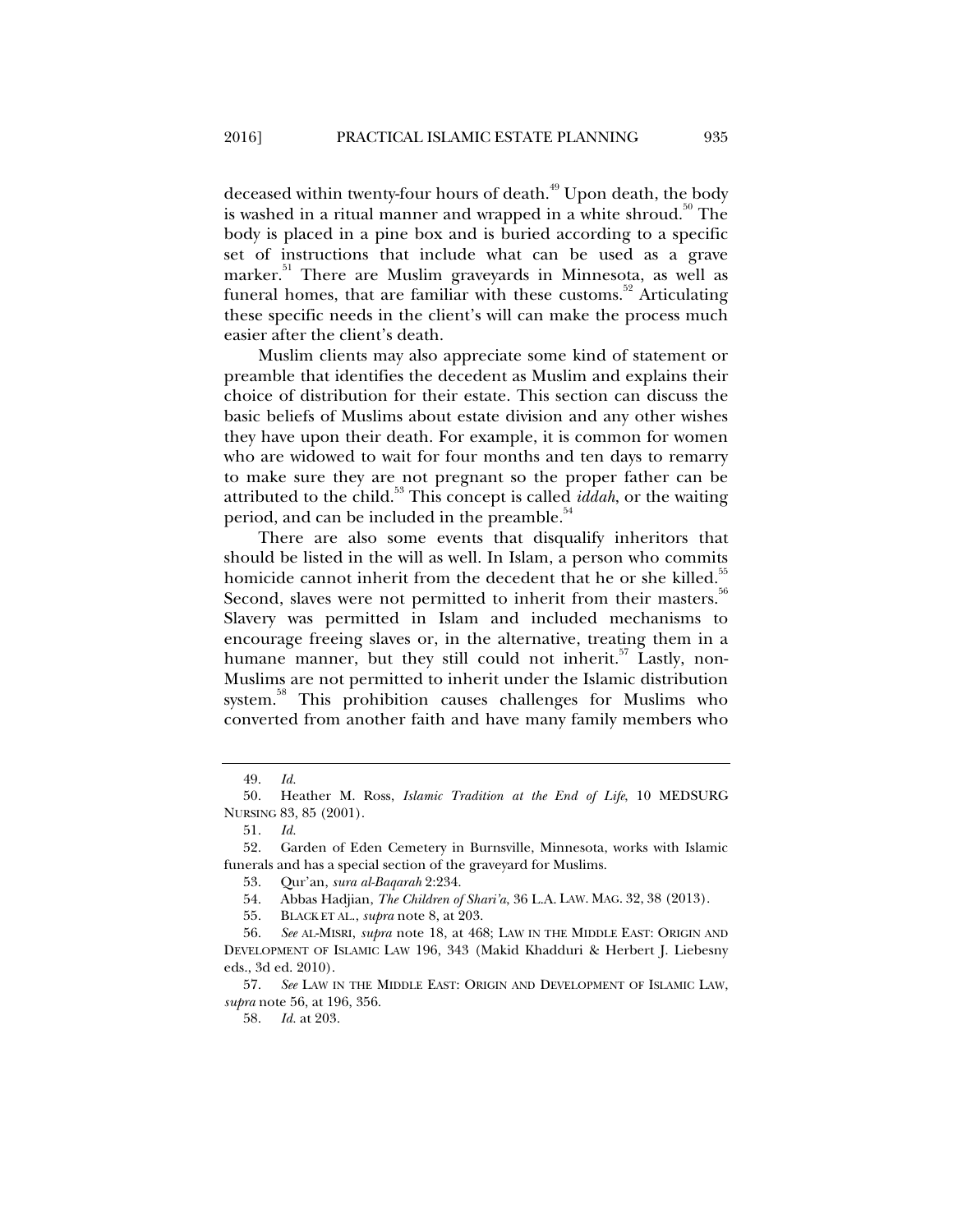are not Muslim. Although Muslim converts may wish to include their non-Muslims parents, aunts, uncles, or other beloved family members, they are not permitted to do so if they use the Islamic distribution system.<sup>59</sup>

The distribution system included above does not include child custody, which is one of the primary concerns for parents drafting an estate plan. State-specific language is needed to appoint guardians and custodians to make sure that this important issue is covered in a person's will. $60$  In Minnesota, using basic definitions for survivorship and other concepts are necessary when drafting an Islamic will because these concepts are not included in the scope of such a will as stated in the Qur'an and hadith. $61$  When American-Islamic wills are drafted properly, they are usually a combination of state-specific language covering all areas that are not touched by the distribution system. This combination is done so that the Islamic will also complies with local law.

#### IV. PROBATE AND LOOMING SHARIA LAW BANS

Although probate cases are not at the forefront of issues facing Muslim inheritors, Islamic wills are certainly on their way into the court system. There are a plethora of free Islamic wills available online that are not state-specific but are popular among Muslims who want the fraction system in their estate plans. $62$  There are also non-lawyers who make templates available through local mosques or community centers that may not provide a will compliant with state laws.<sup>63</sup> These wills are easily challenged in probate court, and it is a large question as to whether probate judges would be willing to apply the Islamic distribution systems for wills that are deficient in some manner.<sup>64</sup>

Further, several states in the United States have passed Sharia law bans.<sup>65</sup> These laws are primarily passed out of fear of an

 <sup>59.</sup> *Id.*

 <sup>60.</sup> *See* MINN. STAT. §§ 524.101–.122 (2014).

 <sup>61.</sup> *Id.* 

 <sup>62.</sup> *See Sample of an Islamic Will*, AL-ISLAM.ORG, http://www.al-islam.org /making-an-islamic-will-sayyid-muhammad-rizvi/sample-islamic-will (last visited Apr. 21, 2016); *see also Last Will and Testament,* ISLAMIC SOC'Y N. AM., http:// www.missionislam.com/knowledge/will.pdf (last visited Mar. 30, 2016).

 <sup>63.</sup> Mohammedi, *supra* note 5, at 260.

 <sup>64.</sup> *Id.*

 <sup>65.</sup> Bradford J. Kelley, *Bad Moon Rising: The Sharia Law Bans*, 73 LA. L. REV.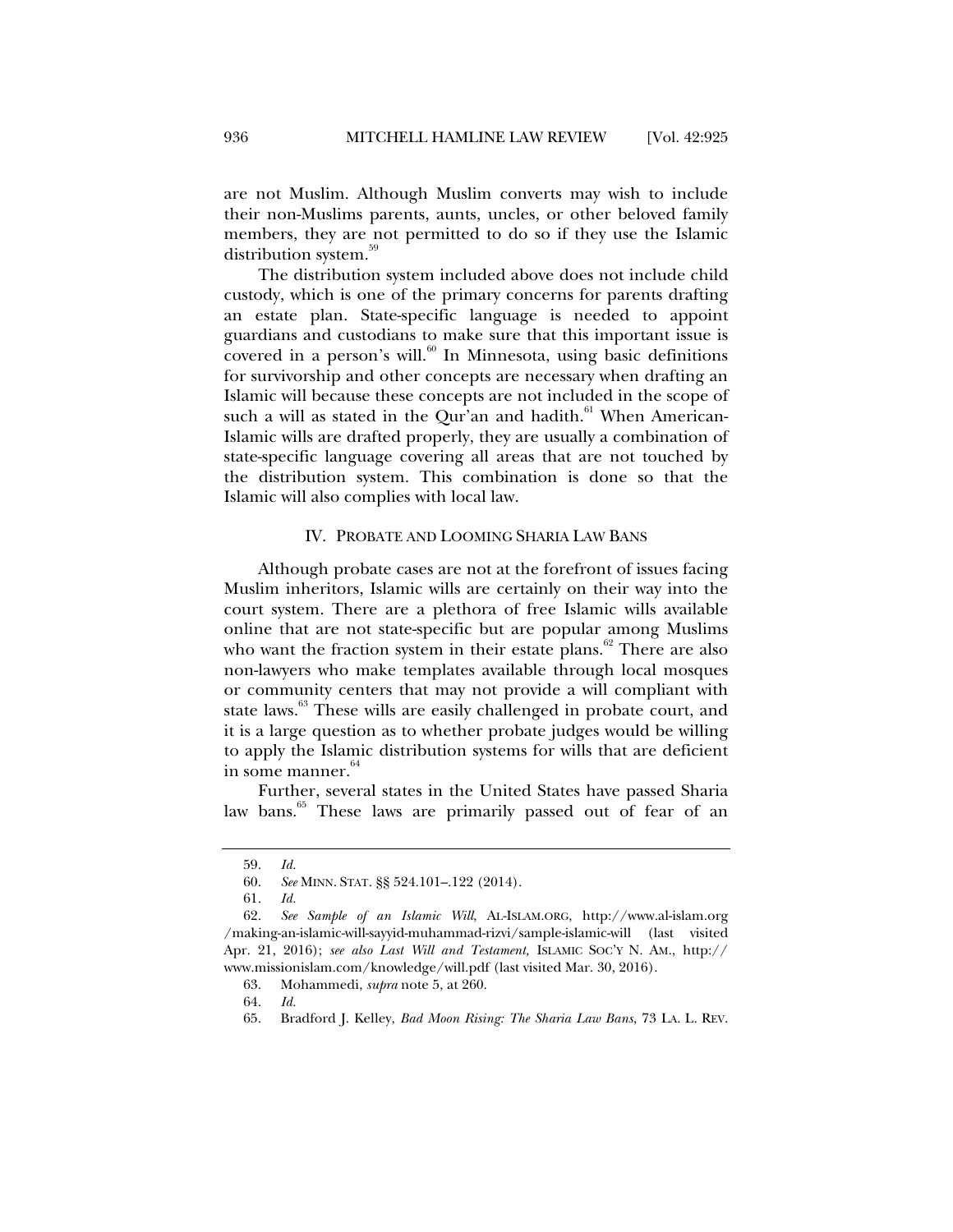unknown legal system and do not contain specific concerns or areas that are banned.<sup>66</sup> Because of the sweeping nature of these laws, they could have an impact on Muslim-American families. For example, couples who desire an Islamic marriage ceremony conducted by a Muslim cleric may find they are unable to get marriage licenses unless they also agree to be married in state court because state licensing of a Muslim cleric would violate a ban on Sharia law. Those already married before such a ban will find difficulties in divorce when one party tries to enforce an Islamic marriage contract or ask that religious components be applied to the divorce decree.

In terms of estate planning, a Sharia ban could lead a probate court to determine an Islamic will is unenforceable because it is based on Islamic law principles.<sup>67</sup> Even wills that do not explicitly present themselves as Islamic wills could be interpreted to be Sharia-compliant by experts hired by feuding family members.<sup>88</sup> The time and care the decedent took in preparing a will with a professional would be moot if a Sharia law ban is in place in his or her state.<sup>6</sup>

To date, sixteen states have passed some type of Sharia law ban and seven states prohibit courts from taking foreign and international law into consideration.<sup>70</sup> These bans do not stop people from seeking application of foreign or international laws but seem to complicate the access to justice for those with unique needs due to religious beliefs or immigration status.<sup>71</sup> These complications can lead to a legal system that alienates certain groups, and—based on the intersection of law and religion created by Islam—the Muslim community easily falls into this category.

However, the U.S. court system is taking some steps to prevent the exclusion of Muslims with religious and legal needs. In a notable Oklahoma probate case, *Awad v. Ziriax*, the U.S. Court of

<sup>601, 614 (2013).</sup> 

 <sup>66.</sup> *See Bans on Sharia and International Law*, AM. CIV. LIBERTIES UNION, https://www.aclu.org/bans-sharia-and-international-law (last visited Apr. 21, 2016) (discussing the passage of legislation based upon fear and anti-Muslim bigotry).

 <sup>67.</sup> Mohammedi, *supra* note 5, at 260.

 <sup>68.</sup> *Id.* at 281–82.

 <sup>69.</sup> *Id.*

 <sup>70.</sup> Steven Schwinn, *Anti-Sharia Laws: A Solution in Search of a Problem*, JURIST, http://jurist.org/forum/2015/03/steven-schwinn-sharia-law.php (last visited Apr. 21, 2016).

 <sup>71.</sup> *Id.*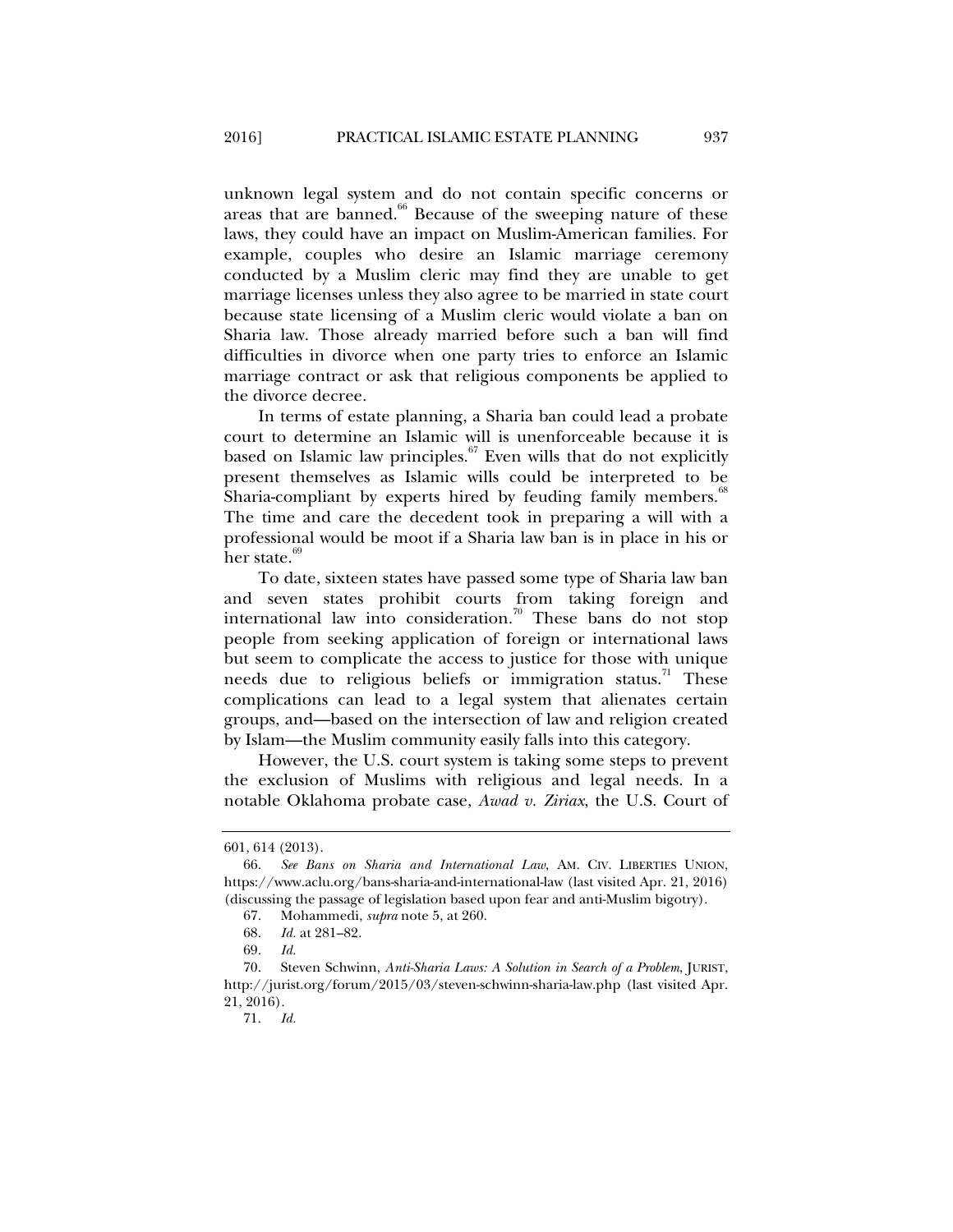Appeals for the Tenth Circuit ruled that Oklahoma's proposed constitutional amendment to ban Sharia law violated the Establishment Clause because the law discriminated among religions without a compelling interest.<sup>72</sup> Mr. Awad made the exact argument that looms large over Islamic estate plans executed in any state that has passed a Sharia law ban after the execution: he articulated that the Sharia ban would prohibit the probate of his will because the concepts were based on Islamic law but that this prohibition was unnecessary because there were already safeguards in probate court.<sup>73</sup> Specifically, the court was already free to refuse to enforce a will if it violates public policy.<sup>74</sup> In essence, the ban removed the court's discretion in lieu of an outright prohibition that barred only certain individuals from probate court when the courts already possessed the ability to deny enforcement of a will based on any number of public policy reasons.<sup>75</sup> Interestingly, the court went further by stating that no single instance could be identified in which an Oklahoma court had applied Sharia law or other foreign law over the state law.<sup>76</sup> The court also stated that the proposed amendment was so poorly written that it would not fit any interest.<sup>77</sup>

Minnesota has not passed a Sharia law ban, but the law could change depending on a variety of factors. Such a law would have a profound impact on practitioners of Islamic estate planning. Currently, there is legislation called American Laws for American Courts  $(ALAC)$ .<sup>78</sup> ALAC pushes the idea that "any court ruling that relies in whole or in part on any law that would grant the parties anything less than full state and U.S. constitutional rights is a violation of public policy."79 ALAC basically tries to incorporate Sharia law bans into public policy to sidestep decisions like *Awad*.<sup>80</sup> Efforts to bar Sharia law from being enforced in U.S. courts will likely continue while advocates of such bans continue to lack a firm grasp on how they will practically impact American Muslims in

 <sup>72. 670</sup> F.3d 1111, 1130 (10th Cir. 2012).

 <sup>73.</sup> *Id.* at 1120.

 <sup>74.</sup> Schwinn, *supra* note 70.

 <sup>75.</sup> *Id.* 

 <sup>76.</sup> *Awad*, 670 F.3d at 1130.

 <sup>77.</sup> *Id.* 

 <sup>78.</sup> Kelley, *supra* note 65, at 614.

 <sup>79.</sup> Schwinn, *supra* note 70.

 <sup>80.</sup> *Id.*